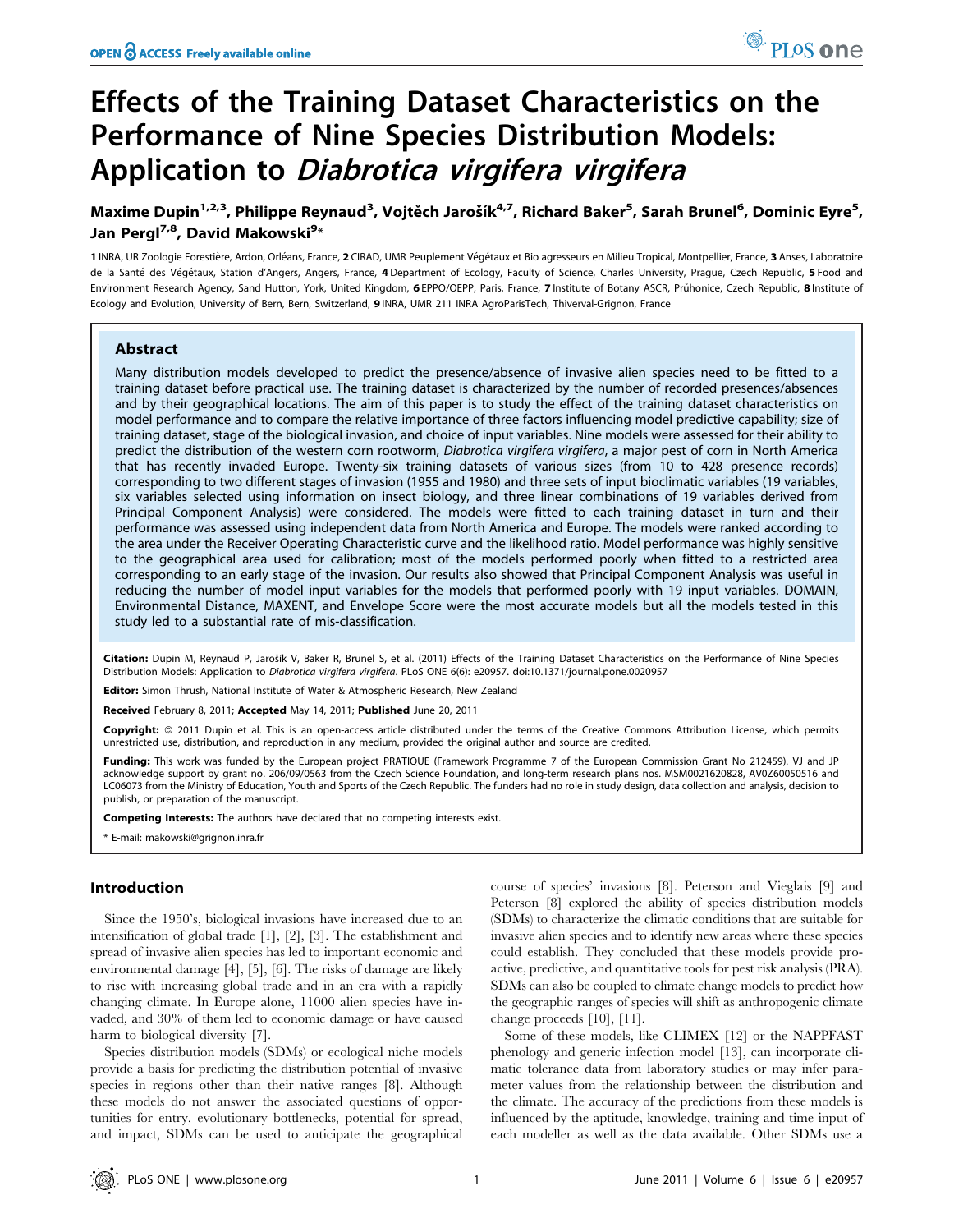correlative approach based on a wide variety of statistical methods or machine-learning techniques to assess climatic suitability. These models implement classification rules developed from a training dataset including a set of georeferenced presence locality records and values of climatic variables for each site usually obtained from interpolated climatic data sets. A great diversity of SDMs is available, and it is important to compare the performance of these models to help risk assessors to choose the one that is most appropriate.

Several studies have been carried out to assess and compare SDM performance [14], [15], [16]. The authors showed that no model was systematically better than the others and that no single model was optimal for all applications and species. Therefore, an increased insight into the performance of models should help to provide guidance on which are more appropriate in different situations. SDM performance is likely to depend on the size of the training dataset [16], [17], [18], [19], [20], [21], [22] and on the geographical spread of the presence locations [23], [24], [26], [27], [28], [25] used for model calibration. These two factors depend themselves on the stage of the biological invasion. The size of the training dataset and the spread of the presence locations are more likely to be restricted at an early stage of a biological invasion than at a late stage. The choice of the input variables is another important consideration to take into account when assessing the performance of modelling methods as the selected set of input variables and their correlations can influence model performance [29], [30], [33], [34], [35]. To our knowledge, the combined effects of all these factors (i.e., size of training dataset, stage of the biological invasion, and choice of input variables) have not been analysed and their relative importance have not been compared.

Some SDMs can be calibrated using species presence data only, whereas others require either true absence or 'pseudo-absence' records in addition to presence records. The type of absence data can influence model prediction accuracy [31], [32]. Pseudo absence locations are points or pixels randomly selected from an area around presence records from which the species being modelled is not known to occur as opposed to known not to occur as a result of a survey. Vaclavik and Meentemeyer [31] found that models performed better when calibrated using true absence data when dispersal constraints were taken into consideration. However, true absence data are not frequently available for invasive species and, in practice, SDMs are calibrated using pseudo-absence data [31]. True-absence data have been recognized to be a critical ingredient not only for model calibration but also for model assessment. When pseudo-absence data are used instead of real absence data for model assessment, the levels of accuracy of the tested models can be over-estimated [31]. Although models were assessed using pseudo-absence data in several comparative studies in the past ([21], [28]), it is more appropriate to use reliable absence data to assess the accuracy of SDMs [31].

The aim of this study was to investigate the effects of the size of the training dataset, of the stage of the biological invasion, and of the number of input bioclimatic variables on the performance of nine distribution models. Model comparisons were performed using Diabrotica virgifera virgifera presence and absence data from North America and Europe. Numerous surveys have been carried out for this species using pheromone traps and a very large number of reliable presence and absence records are thus available to assess SDM predictions for this invasive insect. Several training data sets were defined at two different stages of  $D$ . virgifera virgifera invasion (invaded areas recorded in 1955 and 1980). The nine models studied were first fitted to each training dataset in turn using three different sets of input variables, and model performance was then assessed using independent data. Models were calibrated using presence and pseudo-absence data as usually done

in practice for invasive species, but model assessment was performed using recorded presence and absence data as recommended by [31]. Results were used to rank the models according to the size of the training dataset, the stage of the biological invasion, and the number of bioclimatic input variables.

## Materials and Methods

## Presence and absence data of the Western Corn Rootworm in North America and Europe

The western corn rootworm (WCR), Diabrotica virgifera virgifera LeConte (Coleoptera: Chrysomelidae), is a major pest of cultivated corn, Zea mays L. Most of the damage to this crop is caused by larvae feeding on the roots of maize [36]. This pest species probably originated in Central America but the current southernmost limit of its distribution is in northern Mexico. In the 1950s and 1960s, WCR rapidly expanded its range from the southwestern region of the US Corn Belt, reaching the east coast of North America during the 1980s [37]. It was recently introduced into Europe, where it was first observed near Belgrade, Serbia in 1992 [38].

For North America (Figure 1), WCR locations were collected from maps of the Entomology Department at Purdue University (http://extension.entm.purdue.edu/wcr/), drawn by C. Richard Edwards. The 2008 map was used, based on NAPIS and state data. This map was georeferenced using the digital map of US Census Bureau (http://www.census.gov/tiger/tms/gazetteer/county2k.txt). A few additional locations were added based on data reported in the literature. Presence and absence data were derived from WCR occurrence reports from individual counties. Counties with more than 50 percent of the corn acreage with irrigation according to USDA National Agriculture Statistics Service (http://www.agcensus. usda.gov/Publications/2007/index.asp) were considered as irrigated (Figure 1). Only non-irrigated counties were considered as irrigation was not taken into account by the models considered in this paper. Model predictions were meant to be of where the insect would survive in the absence of irrigation.

For Europe (Figure 2), locations were supplied by National Plant Protection Organizations, by the European and Mediterranean Plant Protection Organization (http://www.eppo.org/) in 2010 and literature was checked for additional locations. Only presence data were considered in Europe as the range of the pest is still expanding and hence absences from this region may not be an indication that the climate is unsuitable.



Figure 1. Western corn rootworm distribution in North America. The hatched area represents non-irrigated maize area. doi:10.1371/journal.pone.0020957.g001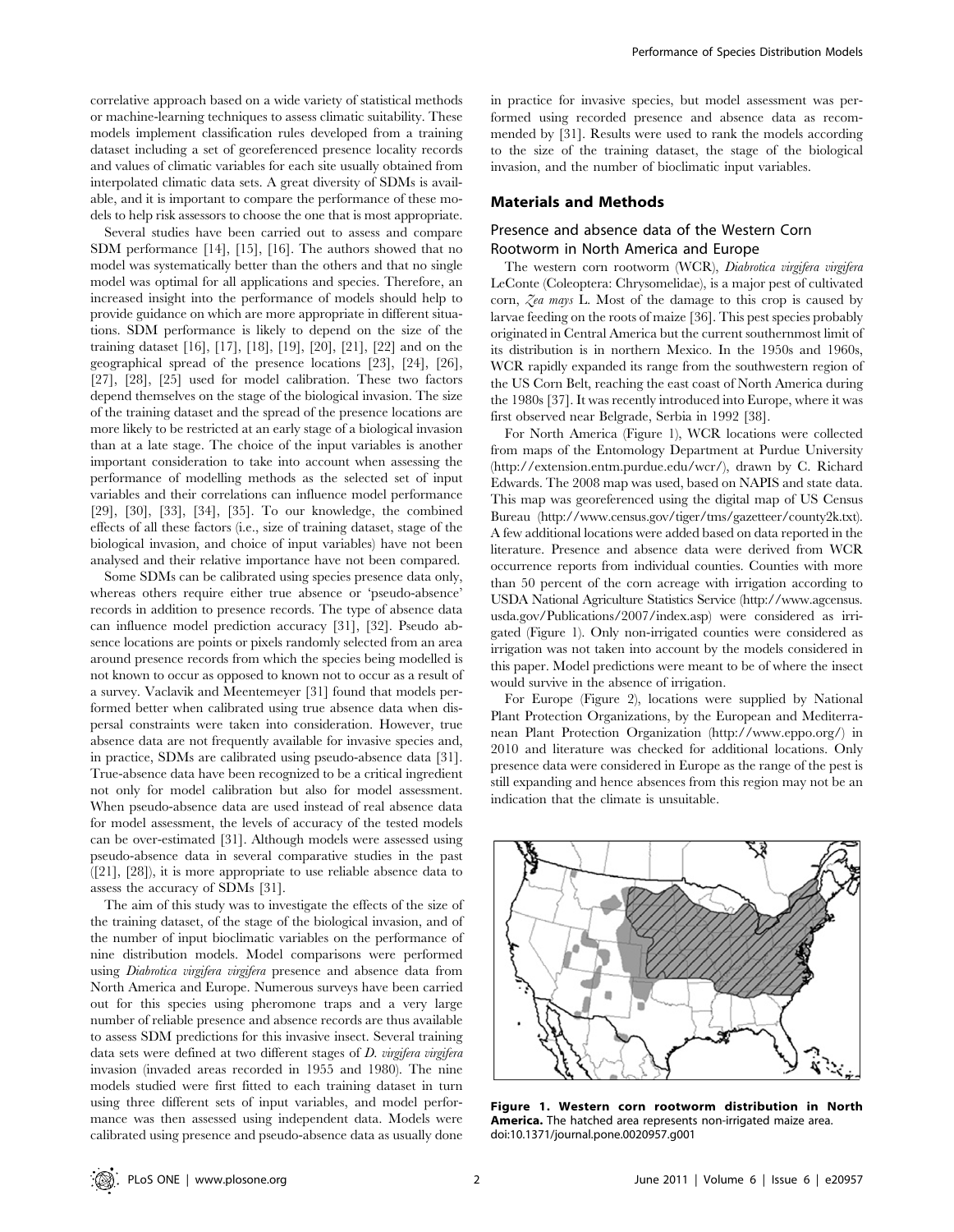

Figure 2. Western corn rootworm distribution in Europe. doi:10.1371/journal.pone.0020957.g002

The total number of presence data points was 1198 (240 in Europe) and the total number of absence data points was 977.

#### Climatic data and model input variables

Three sets of input variables were defined; a set including 19 bioclimatic variables, a set including six variables selected among the 19 bioclimatic variables using information on insect biology, and a set of three linear combinations of 19 bioclimatic variables derived from Principal Component Analysis (PCA).

Set of 19 bioclimatic variables. Monthly mean temperatures and monthly precipitation sums from the CRU TS 2.1 dataset were used [39], provided by the Climatic Research Unit (CRU, University of East Anglia, Norwich, GB). This dataset includes climatic data for the 1961–1990 period at a  $0.5^{\circ}$  by  $0.5^{\circ}$  spatial resolution. A set of 19 bioclimatic variables was defined using DIVA-GIS v5.2 by combining monthly mean temperatures, monthly precipitation sums, or both monthly mean temperatures and precipitation sums. These variables are defined in Table 1.

Restricted set of six bioclimatic variables. Six variables were chosen among the 19 available bioclimatic variables using information about the insect biology. WCR is a soil inhabitant for most of its life cycle. Temperature and soil moisture are thus considered the most important abiotic parameters that could affect WCR establishment. Four parameters related to temperature and two parameters related to rainfall were assumed to be relevant for mapping the distribution of WCR (Table 1).

WCR metabolic activity and the development rate depend upon temperature. Degree days can be used to predict the life stages of this insect as shown by [40], [41], [42]. The Annual Mean Temperature was selected among the 19 available bioclimatic variables because this variable is related to the annual sum of degree days available for development. The « Minimum Temperature of the Coldest Month » and the « Mean Temperature of the Coldest Quarter » parameters were selected due to their possible effect on the mortality of eggs following exposure to low temperatures during a single month or on a longer period [43]. The Annual Temperature Range was also included because high death rates were found in the first and second larval instars [44] and temperature variation is known to be an important factor explaining high mortality of young larvae [45].

Ellsbury and Lee [46] suggested that wetness and temperature may both influence overwintering survival of WCR. Lack of winter precipitation can lead to a high mortality rate of eggs close to the soil surface [47]. This aspect was taken into account by selecting the variable: Precipitation of the Driest Quarter. Finally, the Precipitation of the Wettest Month was selected in order to take into account the influence of wetness on embryonic development after diapause termination [48] and the lack of oxygen in water-saturated soils.

Linear combinations of bioclimatic variables. Principal component analysis (PCA) was used to reduce the 19 bioclimatic variables (Table 1) into a smaller number of newly derived variables corresponding to independent linear combinations of the original variables. The basic principle of PCA is that, if there are some associations between the original variables, their first few linear combinations are able to explain most of the variation present in all the original variables [49]. The patterns in the original data can then be summarized into a much smaller linear combination of the variables than the full data set.

Principal components were extracted so that the first explained the maximum amount of variation in the 19 variables, the second the maximum amount of that unexplained by the first, etc. Following [49] (p. 443–454) the linear combinations, called principal components, were extracted by a spectral decomposition of the correlation matrix of the variables. The relationship between the individual bioclimatic variables and the extracted components was expressed by a Varimax rotated component matrix with Kaiser's normalization, with components scaled between 0–1. The closer each component was to unity and further from zero, the greater contribution that variable made to that component. The number of components retained for further analyses was determined by the eigenvalue equals one rule [50] and scree diagram [49] (p. 452– 453). Calculations were done in  $SPSS^{\circledR}$  v. 18.

#### Model calibration

Nine models were used to predict the presence and absence of WCR in North America and Europe (Table 2). BIOCLIM is based on environmental envelope techniques [51], [52]. It first characterizes the environmental conditions of the actual distribution of the species and then identifies additional sites that fall within the already defined environmental hyperspace [53]. The Envelope Score algorithm (ES) is equivalent to the inclusive ''OR'' implementation of BIOCLIM described in [54]. DOMAIN assigns a value of habitat suitability to each potential site based on its proximity in the environmental space to the nearest occurrence location [55]. Environmental Distance (ED) is a generic algorithm based on environmental dissimilarity metrics. Climate Space Model (CSM) is based on a principle components analysis (PCA) technique where the optimum number of principal components is determined using the Broken-Stick cutoff method [56], [57]. The Genetic Algorithm for Rule-set Production (GARP) uses a genetic algorithm to select a set of mathematical rules defining the species ecological niche [58], [59]. Two versions of GARP were implemented in this study, the desktop version of GARP (DKGARP) and a new OpenModeller version (OMGARP) with an updated algorithm. MAXENT is a machine-learning method that estimates species distributions by finding the probability distribution of maximum entropy (i.e., that is most spread out, or closest to uniform) with constraints on the expected values of the environmental predictors [60], [61], [62]. Support Vector Machines (SVMs) methods [63] identifies an environmental envelope or hyperspace containing the data points, in which the envelope is optimized with respect to the number of points in the envelope and to the number of outliers [64].

BIOCLIM, ES, DOMAIN, ED and CSM only require presence sites for model calibration, whereas the two versions of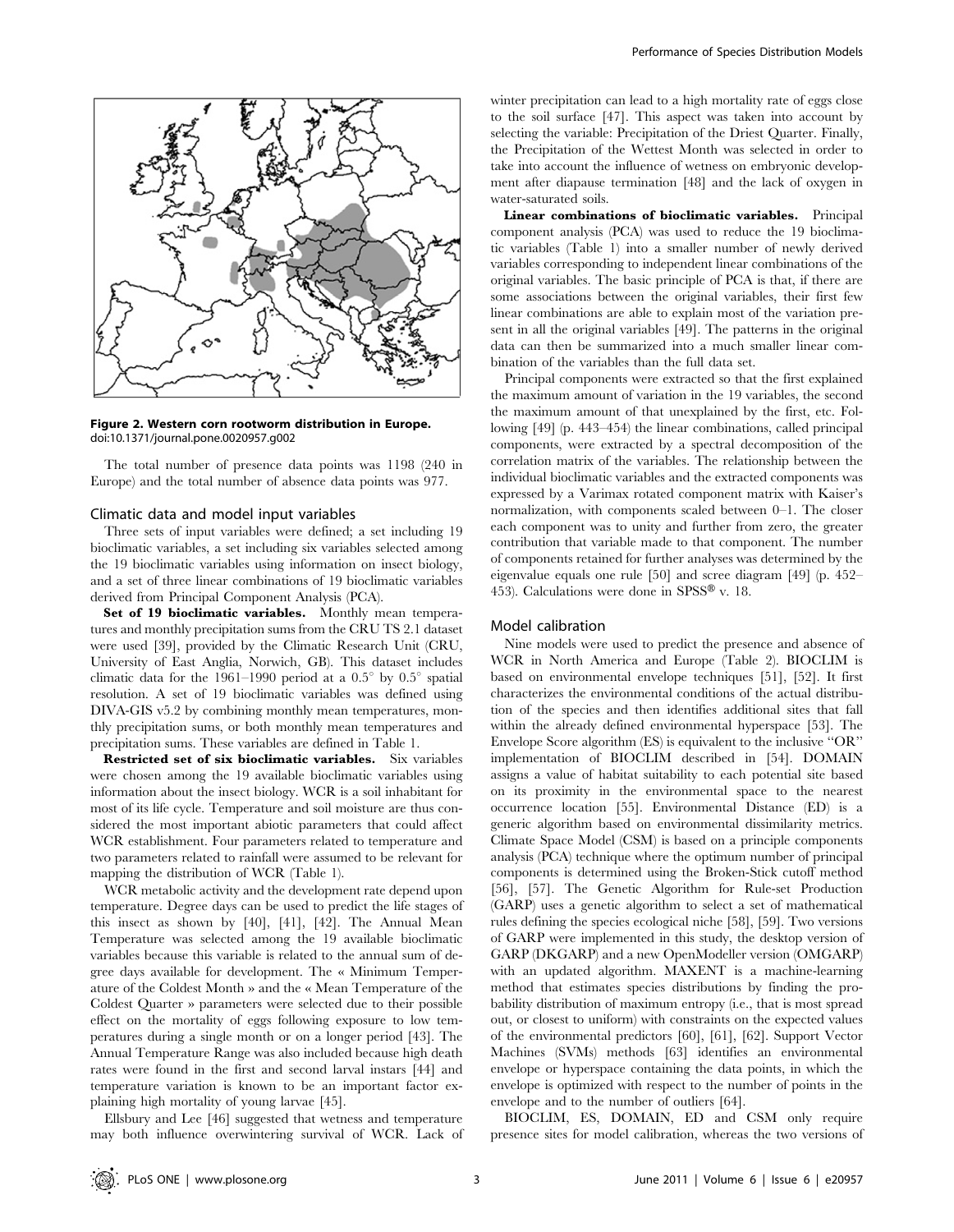Table 1. Bioclimatic variables computed from monthly mean temperatures (T), from monthly precipitation sums (P), or from both  $(T + P)$ .

| Code  | <b>Bioclimatic variables</b>                               | Initial climatic variable |
|-------|------------------------------------------------------------|---------------------------|
| Bio01 | <b>Annual Mean Temperature</b>                             | T                         |
| Bio02 | Mean Diurnal Range [Mean of monthly (max temp - min temp)] |                           |
| Bio03 | Isothermality [(Bio02/Bio07)*100]                          | T                         |
| Bio04 | Temperature Seasonality [standard deviation *100]          | т                         |
| Bio05 | Max Temperature of Warmest Month                           | T.                        |
| Bio06 | <b>Min Temperature of Coldest Month</b>                    | т                         |
| Bio07 | <b>Temperature Annual Range [Bio05-Bio06]</b>              | T                         |
| Bio08 | Mean Temperature of Wettest Quarter                        | $T + P$                   |
| Bio09 | Mean Temperature of Driest Quarter                         | $T + P$                   |
| Bio10 | Mean Temperature of Warmest Quarter                        |                           |
| Bio11 | <b>Mean Temperature of Coldest Quarter</b>                 | т                         |
| Bio12 | Annual Precipitation                                       | P                         |
| Bio13 | <b>Precipitation of Wettest Month</b>                      | P                         |
| Bio14 | Precipitation of Driest Month                              | P                         |
| Bio15 | Precipitation Seasonality [Coefficient of Variation]       | P                         |
| Bio16 | Precipitation of Wettest Quarter                           | P                         |
| Bio17 | <b>Precipitation of Driest Quarter</b>                     | P                         |
| Bio18 | Precipitation of Warmest Quarter                           | $T + P$                   |
| Bio19 | Precipitation of Coldest Quarter                           | $T + P$                   |
|       |                                                            |                           |

The subset of 6 variables selected based on the literature is formatted in bold. doi:10.1371/journal.pone.0020957.t001

GARP, MAXENT and SVM require both presence and pseudoabsence sites randomly sampled from the background. Twenty six training datasets were generated for model calibration as follows. Data were randomly selected from American presence data located in either i) the area where the species was recorded as present (the presence area) in USA before 1955 (Kansas, Colorado, Nebraska South Dakota), or ii) the presence area in USA before 1980 (the same states and Montana, Wyoming, North Dakota, New Mexico, Oklahoma, Texas, Minnesota, Wisconsin, Iowa, Missouri, Illinois, Michigan, Indiana, Ohio) (Figure 3).

Several sizes of training datasets were considered; 10, 20, and 51 (all) presence sites for the training datasets defined from the 1955 presence area, and 10, 20, 50, 100, 150, 300, and 428 (all) presence sites for training datasets defined from the 1980 presence area. Three replicates were generated for each training area and each sample size. Only the two training datasets including all presence sites (51 for the 1955 presence area and 428 for the 1980 presence area) were not replicated. This procedure allowed us to generate a range of training datasets with contrasting sizes corresponding to two different periods of the WCR invasion.

Each model was fitted to each training dataset using the three sets of bioclimatic variables in turn. BIOCLIM and DOMAIN were fitted using the DIVA-GIS software version 5.2 [65] (available at http://www.diva-gis.org), OMGARP, DKGARP, E S, ED,

| Table 2. Nine models for predicting distribution of the western corn rootworm. |  |  |  |  |  |  |
|--------------------------------------------------------------------------------|--|--|--|--|--|--|
|--------------------------------------------------------------------------------|--|--|--|--|--|--|

| l Name                       | <b>Class of method</b>                                                                             | Data | Software            |
|------------------------------|----------------------------------------------------------------------------------------------------|------|---------------------|
| <b>BIOCLIM</b>               | Envelope model                                                                                     | P    | DIVA-GIS v5.2       |
| Envelope Score (ES)          | Envelope model                                                                                     | P    | openModeller v1.0.9 |
| <b>DOMAIN</b>                | Multivariate distance                                                                              | P    | DIVA-GIS v5.2       |
| Environmental Distance (ED)  | Multivariate distance                                                                              | P    | openModeller v1.0.9 |
| Climate Space Model (CSM)    | Principal components analysis                                                                      | P    | openModeller v1.0.9 |
| <b>DKGARP</b>                | Genetic Algorithm for Rule Set Production, desktop<br>version, with the best subset procedure      | ppa  | openModeller v1.0.9 |
| <b>OMGARP</b>                | Genetic Algorithm for Rule Set Production,<br>openModeller version, with the best subset procedure | ppa  | openModeller v1.0.9 |
| <b>MAXENT</b>                | Maximum Entropy                                                                                    | ppa  | Maxent v3.3.1       |
| Support Vector Machine (SVM) | Support Vector Machine                                                                             | ppa  | openModeller v1.0.9 |

Data needed for model calibration are presence data (p) or both presence and pseudo-absence data (ppa). doi:10.1371/journal.pone.0020957.t002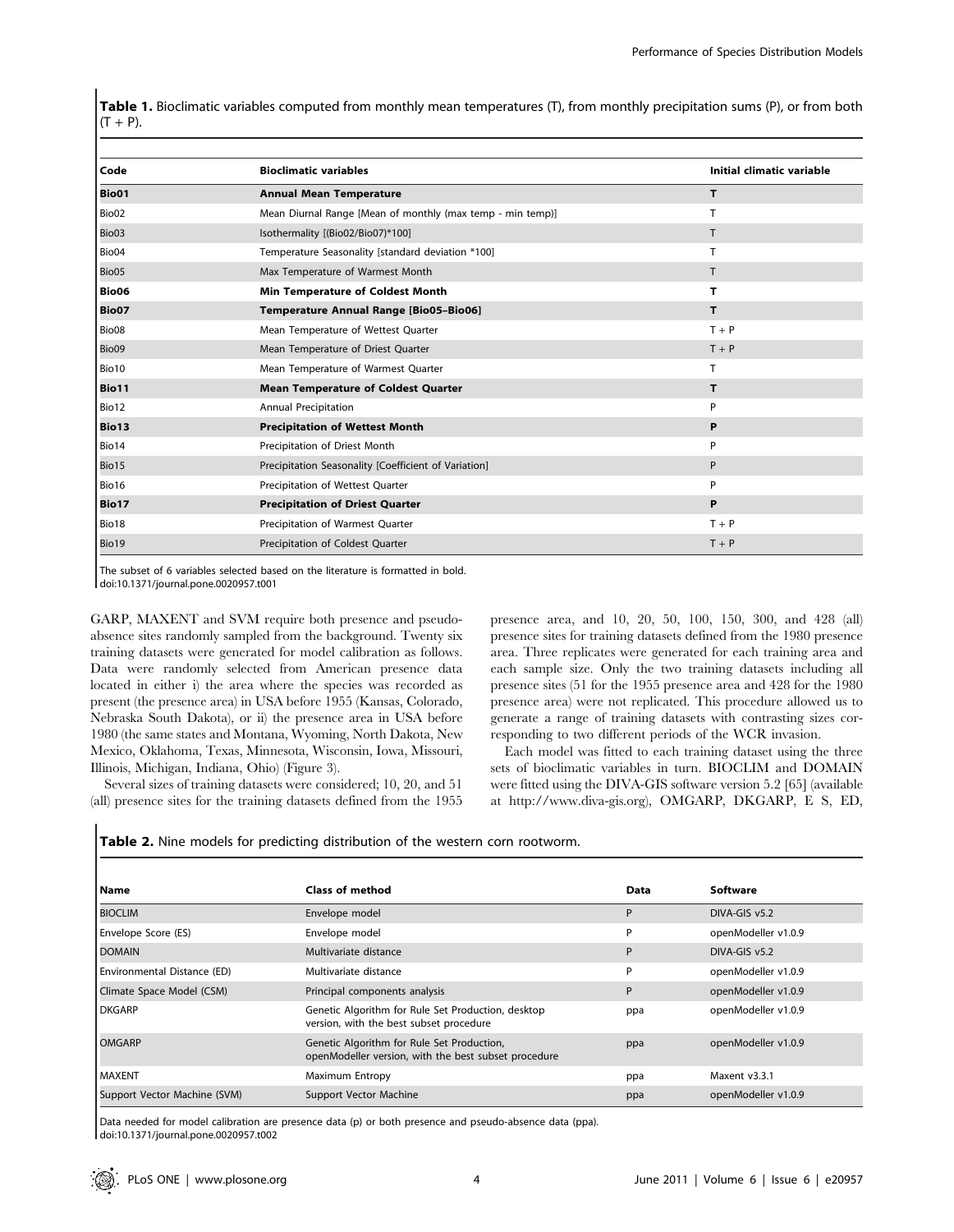

Figure 3. Geographical area of the training datasets. The hatched area represents the WCR distribution before 1955 while the grey area represents the WCR distribution before 1980. doi:10.1371/journal.pone.0020957.g003

CSM and SVM were fitted using the OpenModeller software version 1.0.9 with default settings [66] (available at http:// openmodeller.sourceforge.net) and MAXENT was fitted using the MAXENT software version 3.3.1 with default settings (available at http://www.cs.princeton.edu/schapire/MAXENT/). When required, pseudo-absence data were generated using the software from the background (USA and Europe). The nine considered models are freely available, can be easily downloaded, and can be easily fitted to presence records using calibration algorithms from the website quoted above.

#### Assessing model performance

Model performance was assessed with a test dataset that included the North American presence and absence sites and the European presence sites. The 428 North American presence sites used for model calibration were excluded from the test dataset in order to provide independent data for model assessment. The test dataset included 770 presence sites (240 in Europe) and 977 absence sites (all in North America).

The Receiver Operating Characteristic (ROC) methodology (e.g. [67], [68]) was used to evaluate the ability of each fitted model to discriminate between presence and absence sites. Two criteria were computed for each fitted model using the test dataset; likelihood ratio and the area under the ROC curve.

D is a binary variable equal to 1 for presence and to zero for absence. The test dataset was divided in two groups, one group including the presence sites and one group including the absence sites. Model outputs were computed for each site in both groups, and each model output value (O) was compared to a decision threshold (Th). The results were used to calculate the true positive proportion, defined as TPP (number of plots with  $O$   $>$ Th in the group of sites with  $D = 1$  divided by the total number of sites in this group) and the true negative proportion, defined as TNP (number of sites with  $O \leq Th$  in the group of sites with  $D = 0$  divided by the total number of sites in this group). TPP is referred to as Sensitivity. TNP is referred to as Specificity.

Sensitivity and specificity values have several practical uses. They can be directly used to study the accuracy of different indicators in relation to the decision threshold values. They can also be used to estimate other criteria such as the likelihood ratio ([69], [70]), defined as the ratio of Sensitivity to (1 - Specificity). This ratio can be used to compare the probability of correctly predicting a presence with the probability of incorrectly predicting a presence. The ratio should thus be as high a possible. A ratio close to one indicates that the two probabilities are similar and that the model is not very useful. Note that the likelihood ratio is dependent on the decision threshold-as well as the model. In pest risk assessment, decision makers are often primarily interested in high sensitivity values, in this study the likelihood ratio was therefore computed for a threshold Th leading to a sensitivity value equal to 0.95.

Sensitivity, specificity, and likelihood ratio depend on the decision threshold Th. These criteria provide useful information on the model accuracy in relation to the decision threshold chosen by the model user. Since different model users may consider different decision thresholds and since these thresholds are not necessarily known in advance, it is also useful to assess model accuracy for all possible decision thresholds. The ROC curve of a model is a graphical plot of Sensitivity against (1-Specificity), the values of TPP and TNP being calculated by varying the decision threshold Th over the whole range of values taken by the model output O. A summary of the overall accuracy of a model is the area under the ROC curve (AUC), that has an expected value of 0.5 for a non-informative model (i.e., a model no better than random classification) and of 1 for a perfect model (59). AUC has an important probabilistic interpretation. It is equal to the probability that the model outputs for randomly selected pairs of positive and negative events (here,  $D = 1$  and  $D = 0$ ) will be correctly ordered. In this study, a non-parametric estimate of the AUC value was calculated using the test dataset for all models and all training datasets.

The fitted models were ranked according to their AUC and likelihood ratio values. The effects of the size of the presence area (the presence area in 1980 compared to the presence area in 1955), the training dataset size (number of presence sites), and the set of input variables (19 bioclimatic variables, six bioclimatic variables, or the first three principal components) on model rank were tested using a non-parametric Wilcoxon statistical test. All computations were performed with R v.2.10 (cran.r-project.org).

#### Results

## Linear combinations of bioclimatic variables

The first three linear combinations of bioclimatic variables explained 83.5% of the variance of the bioclimatic data. Removing the highly correlated bioclimatic variables and replacing them with the three uncorrelated linear combinations thus reduced the total variance explained by the bioclimatic variables by only 16.5%. The first linear component was attributed mainly to temperature, the second to precipitation during the wet or warm periods, and the third to precipitation during drought (Table 3).

#### AUC

Table 4 shows the significance of the effects of the presence area (1980 vs. 1955), the size of the training dataset, and the set of bioclimatic variables on AUC values.

For all models except DKGARP, OMGARP and ES, AUC values were significantly higher with the 1980 presence area than with the 1955 presence area  $(p= 0.05)$ . The strong influence of the presence area on AUC is confirmed by the box plots displayed in Figure 4; AUC were more frequently higher than 0.7 with the 1980 presence area than with the 1955 presence area. However, even with the 1980 presence area, the AUC was higher than 0.8 in a limited number of cases. The influence of the presence area on model outputs is illustrated for model ES in Figure 5; the levels of risk predicted by ES were highly dependent on the presence area used to calibrate the model.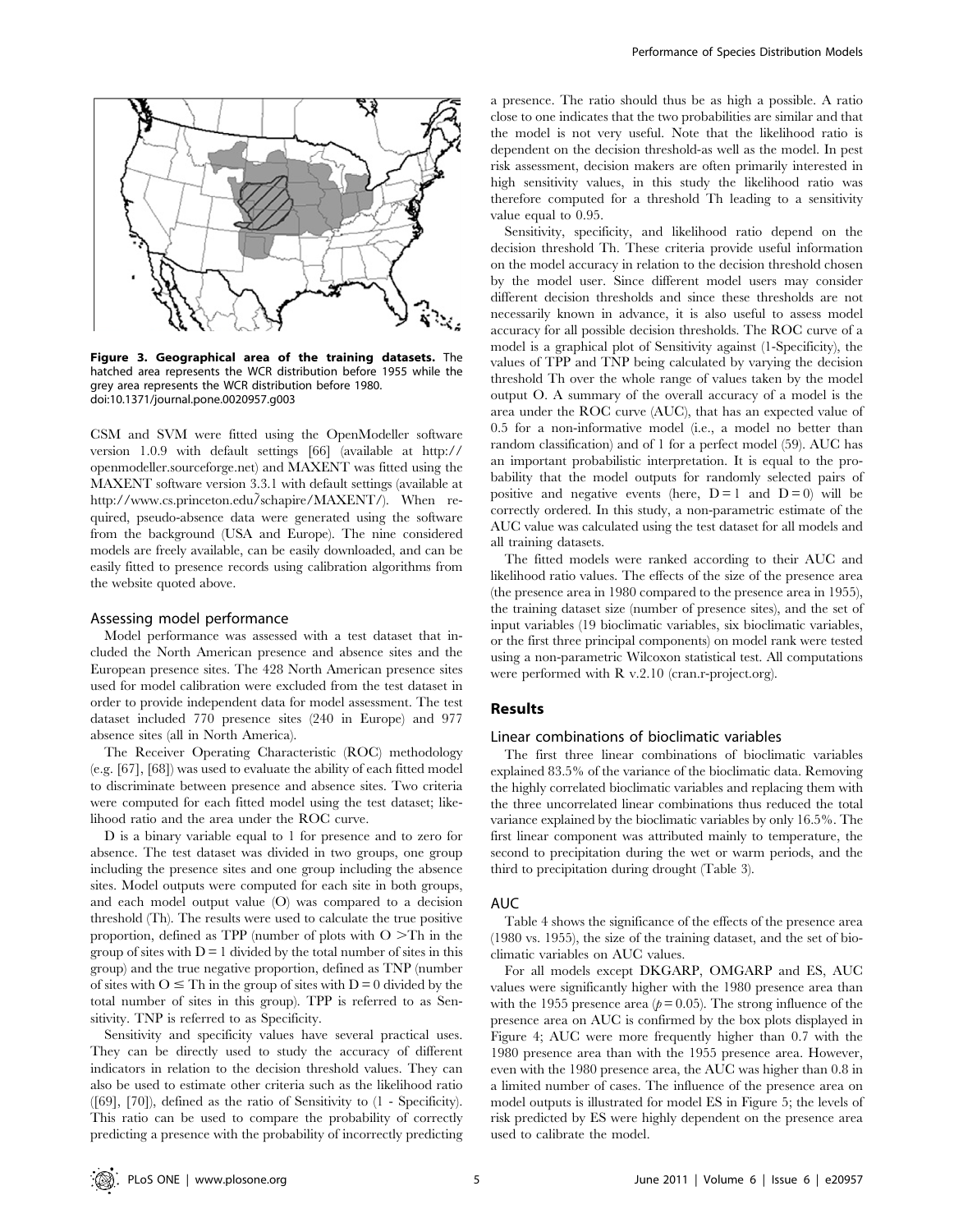Table 3. Rotated component matrix of Principal Component Analysis.

| <b>Bioclimatic variables</b>                                     | <b>Components</b> |                |          |  |  |  |
|------------------------------------------------------------------|-------------------|----------------|----------|--|--|--|
|                                                                  | 1                 | $\overline{2}$ | 3        |  |  |  |
| Bio01 Annual Mean Temperature                                    | 0.967             | 0.212          | $-0.042$ |  |  |  |
| Bio02 Mean Diurnal Range (Mean of monthly (max temp - min temp)) | 0.403             | $-0.214$       | $-0.379$ |  |  |  |
| Bio03 Isothermality (BIO2/BIO7) (* 100)                          | 0.805             | 0.335          | 0.183    |  |  |  |
| Bio04 Temperature Seasonality (standard deviation *100)          | $-0.843$          | $-0.252$       | $-0.267$ |  |  |  |
| Bio05 Max Temperature of Warmest Month                           | 0.856             | 0.074          | $-0.287$ |  |  |  |
| Bio06 Min Temperature of Coldest Month                           | 0.952             | 0.242          | 0.112    |  |  |  |
| Bio07 Temperature Annual Range (BIO5-BIO6)                       | $-0.773$          | $-0.298$       | $-0.365$ |  |  |  |
| Bio08 Mean Temperature of Wettest Quarter                        | 0.764             | 0.328          | $-0.287$ |  |  |  |
| Bio09 Mean Temperature of Driest Quarter                         | 0.958             | 0.11           | 0.095    |  |  |  |
| Bio10 Mean Temperature of Warmest Quarter                        | 0.892             | 0.148          | $-0.21$  |  |  |  |
| Bio11 Mean Temperature of Coldest Quarter                        | 0.967             | 0.231          | 0.054    |  |  |  |
| <b>Bio12 Annual Precipitation</b>                                | 0.3               | 0.798          | 0.502    |  |  |  |
| Bio13 Precipitation of Wettest Month                             | 0.342             | 0.896          | 0.166    |  |  |  |
| Bio14 Precipitation of Driest Month                              | 0.095             | 0.382          | 0.82     |  |  |  |
| Bio15 Precipitation Seasonality (Coefficient of Variation)       | 0.285             | 0.068          | $-0.745$ |  |  |  |
| Bio16 Precipitation of Wettest Quarter                           | 0.332             | 0.894          | 0.205    |  |  |  |
| Bio17 Precipitation of Driest Quarter                            | 0.106             | 0.403          | 0.825    |  |  |  |
| Bio18 Precipitation of Warmest Quarter                           | 0.119             | 0.86           | 0.234    |  |  |  |
| Bio19 Precipitation of Coldest Quarter                           | 0.237             | 0.438          | 0.671    |  |  |  |

Varimax rotation method with Kaiser normalization. The components are scaled between 0–1; the closer the values to one, the more variance they explain. Values between 0.7–0.79, 0.8–0.89.

doi:10.1371/journal.pone.0020957.t003

The selection of the bioclimatic input variables also had a significant effect on model AUC (Table 4). The effects of the input variables on AUC are visible in Figure 4, but the box plots show that the effect of this factor was smaller than the effect of the presence area. The use of 6 bioclimatic variables instead of 19 significantly increased the AUC of BIOCLIM, DKGARP and OMGARP. The use of the first three principal components significantly increased the AUC when the model was fitted to training datasets generated from the 1980 presence area. The only exceptions were CSM and ES; the AUC values of these two models were not influenced by the type of input variables (Table 4).

The effect of the size of the training dataset was not significant for the 1955 presence area; the AUC values of models fitted to 10 presence sites and to 20 presence sites were similar (Table 4). For

Table 4. Significance of effect of training area, size of training dataset, and set of bioclimatic variables on AUC values.

| Model          | Area 1980/1955 | Input variables |           |           |           |           |           |           | Size      |           |  |
|----------------|----------------|-----------------|-----------|-----------|-----------|-----------|-----------|-----------|-----------|-----------|--|
|                |                | 6/19var         |           | PCA/19var |           |           | PCA/6var  |           | 20/10     |           |  |
|                |                | 1955            | 1980      | 1955      | 1980      | 1955      | 1980      | 1955      | 1980      |           |  |
| <b>BIOCLIM</b> | $***$          | $\ast$          | $***$     | $***$     | $***$     | $***$     | $***$     | <b>NS</b> | <b>NS</b> | $***$     |  |
| <b>CSM</b>     | $***$          | <b>NS</b>       | <b>NS</b> | <b>NS</b> | <b>NS</b> | <b>NS</b> | <b>NS</b> | <b>NS</b> | <b>NS</b> | <b>NS</b> |  |
| <b>DKGARP</b>  | $\bullet$      | $***$           | $***$     | $***$     | $***$     | $***$     | $***$     | <b>NS</b> | <b>NS</b> | $***$     |  |
| <b>DOMAIN</b>  | $***$          | <b>NS</b>       | <b>NS</b> | <b>NS</b> | $***$     | <b>NS</b> | $***$     | <b>NS</b> | <b>NS</b> | <b>NS</b> |  |
| ED             | $***$          | <b>NS</b>       | <b>NS</b> | <b>NS</b> | $***$     | <b>NS</b> | $***$     | <b>NS</b> | <b>NS</b> | <b>NS</b> |  |
| l ES           | <b>NS</b>      | <b>NS</b>       | <b>NS</b> | <b>NS</b> | <b>NS</b> | <b>NS</b> | <b>NS</b> | <b>NS</b> | <b>NS</b> | $***$     |  |
| <b>MAXENT</b>  | $***$          | <b>NS</b>       | <b>NS</b> | $***$     | $***$     | $***$     | $***$     | <b>NS</b> | <b>NS</b> | <b>NS</b> |  |
| <b>OMGARP</b>  | $\bullet$      | $***$           | $***$     | $***$     | $***$     | <b>NS</b> |           | <b>NS</b> | <b>NS</b> | <b>NS</b> |  |
| <b>SVM</b>     | $***$          | <b>NS</b>       | <b>NS</b> | <b>NS</b> | $\ast$    |           | $*$       | <b>NS</b> | <b>NS</b> | <b>NS</b> |  |

Area 1980 vs. 1955, 6 variables vs. 19 variables, first three principal components (PCA) vs. 19 variables, PCA vs. 6 variables, training dataset size = 20 vs. 10, big training dataset (more than 50 presence points) vs. small (less than 50).

 $***p<0.001$  |

 $*$ <sub>\*</sub> $p$ <0.01 |

 $*_{p}<$  0.05 |  $p<$  0.1 | NS not significant.

doi:10.1371/journal.pone.0020957.t004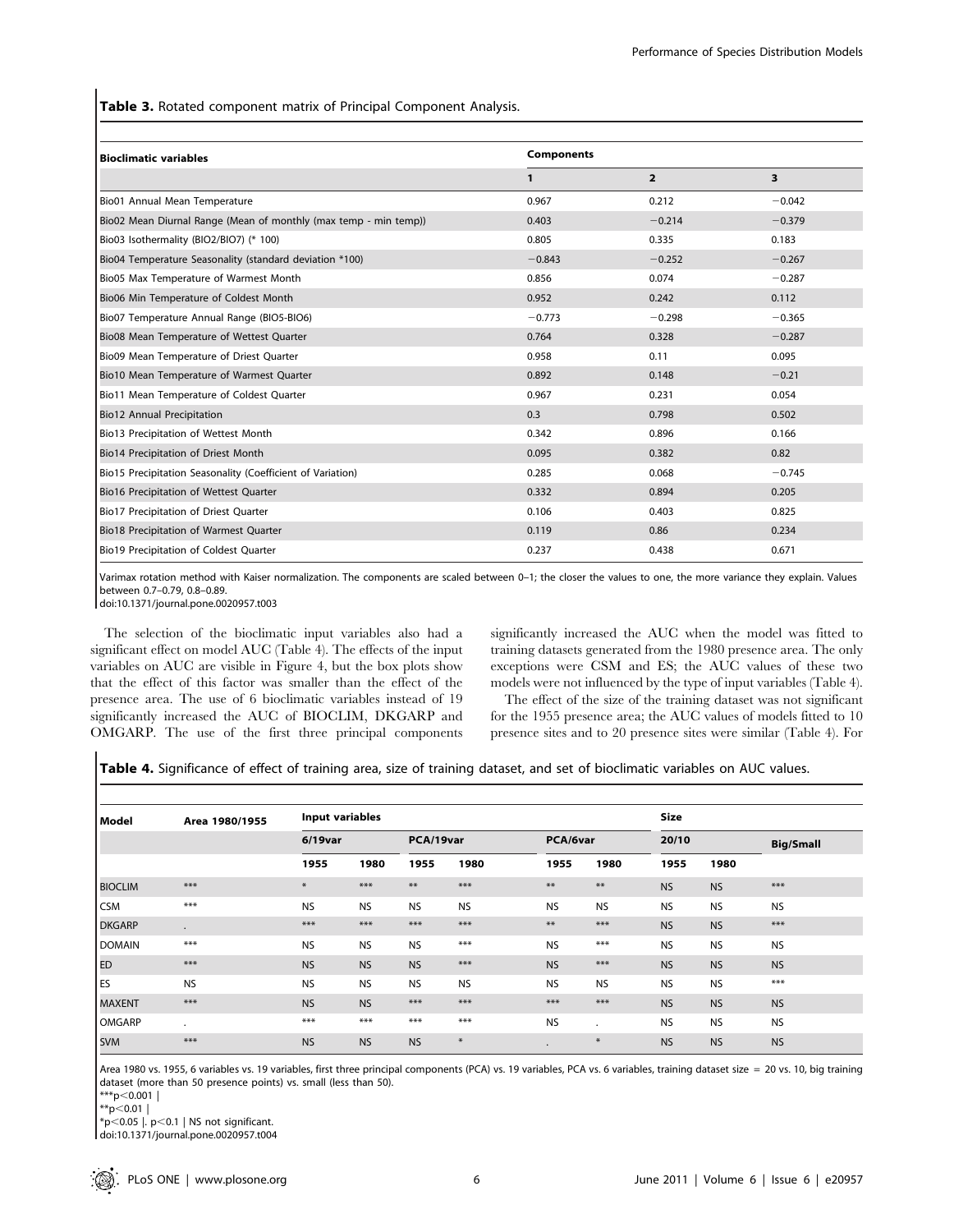

Figure 4. Box plots of AUC values and likelihood ratios (sensitivity = 0.95) computed for the nine models with 19 variables, 6 variables, or three principal components (PCA) for training datasets generated from two areas (1955 and 1980). Continuous and dashed lines correspond to  $AUC = 0.5$  or ratio = 1 and  $AUC = 0.7$ or ratio = 1.5 respectively. doi:10.1371/journal.pone.0020957.g004

the 1980 presence area, training dataset size was significant for three models; BIOCLIM, DKGARP, and ES (Table 4). The AUC values of these models were increased by using a training dataset including more than 50 presence sites.

Table 5 shows that the results of the comparison of AUC values with two thresholds, 0.5 and 0.7. With the 1955 presence area, values obtained for CSM, DOMAIN and SVM were never significantly higher than 0.5 and only ES with the 19 bioclimatic variables showed an AUC value significantly higher than 0.7 with this restricted area (Table 5, Figures 4–5).

With the 1980 presence area, AUC was significantly higher than 0.5 for all models and all types of input variables. With this area, AUC was significantly higher than 0.7 for several models; DOMAIN, ED, and MAXENT with all types of input variables, CSM and ES with 19 bioclimatic variables, and DKGARP with the first three principal components (Table 5). With the 1980 presence area, the AUC values of BIOCLIM, OMGARP, and SVM were never significantly higher than 0.7 ( $p = 0.05$ ) (Table 5).

#### Likelihood ratios

Table 6 shows the significance of the effects of presence area, size of training dataset, and set of bioclimatic variables on likelihood ratios.

For all models except BIOCLIM, DKGARP, OMGARP and ES, likelihood ratios were significantly higher with the 1980 WCR presence area than with the 1955 area  $(p=0.05)$ . The influence of the presence area on likelihood ratios is confirmed by the box plots displayed in Figure 4. Ratios were more frequently higher than the thresholds of 1 and 1.5 with the 1980 presence area than with the

1955 presence area. However, even with the 1980 presence area, likelihood ratios were higher than two in a limited number of cases.

The type of the input variables had no significant effect on the likelihood ratios of BIOCLIM, CSM, ES, and OMGARP (Table 6). The use of 6 bioclimatic variables instead of 19 significantly increased the likelihood ratio for DKGARP (with the 1980 area), DOMAIN (with the 1980 area), and ED (with the 1955 presence area). The use of the first three principal components significantly increased the likelihood ratio of DKGARP (with the 1980 presence area only), ED, MAXENT and SVM (with the 1955 presence area only).

For the 1955 presence area, the size of the training dataset had no significant influence on the likelihood ratio. For the 1980 presence area, the size of the training dataset had a significant effect only for DKGARP and ES; the likelihood ratios of these models were significantly higher when more than 50 presence sites were used for model calibration.

Table 5 shows the results of the comparison of likelihood ratios with two thresholds, 1 and 1.5. For the 1955 presence area, only ratios obtained for ED (with 6 variables), ES (with 19 variables), and MAXENT (with the first three principal components) were significantly higher than 1 and ratios were never significantly higher than 1.5 with this restricted area. For the 1980 presence area, all models showed ratios significantly higher than 1 with two exceptions, BIOCLIM and OMGARP. For this large presence area, the likelihood ratio was significantly higher than 1.5 in a few cases: CSM with 6 input variables, DOMAIN with 6 input variables, ED with the first three principal components and MAXENT with 6 input variables.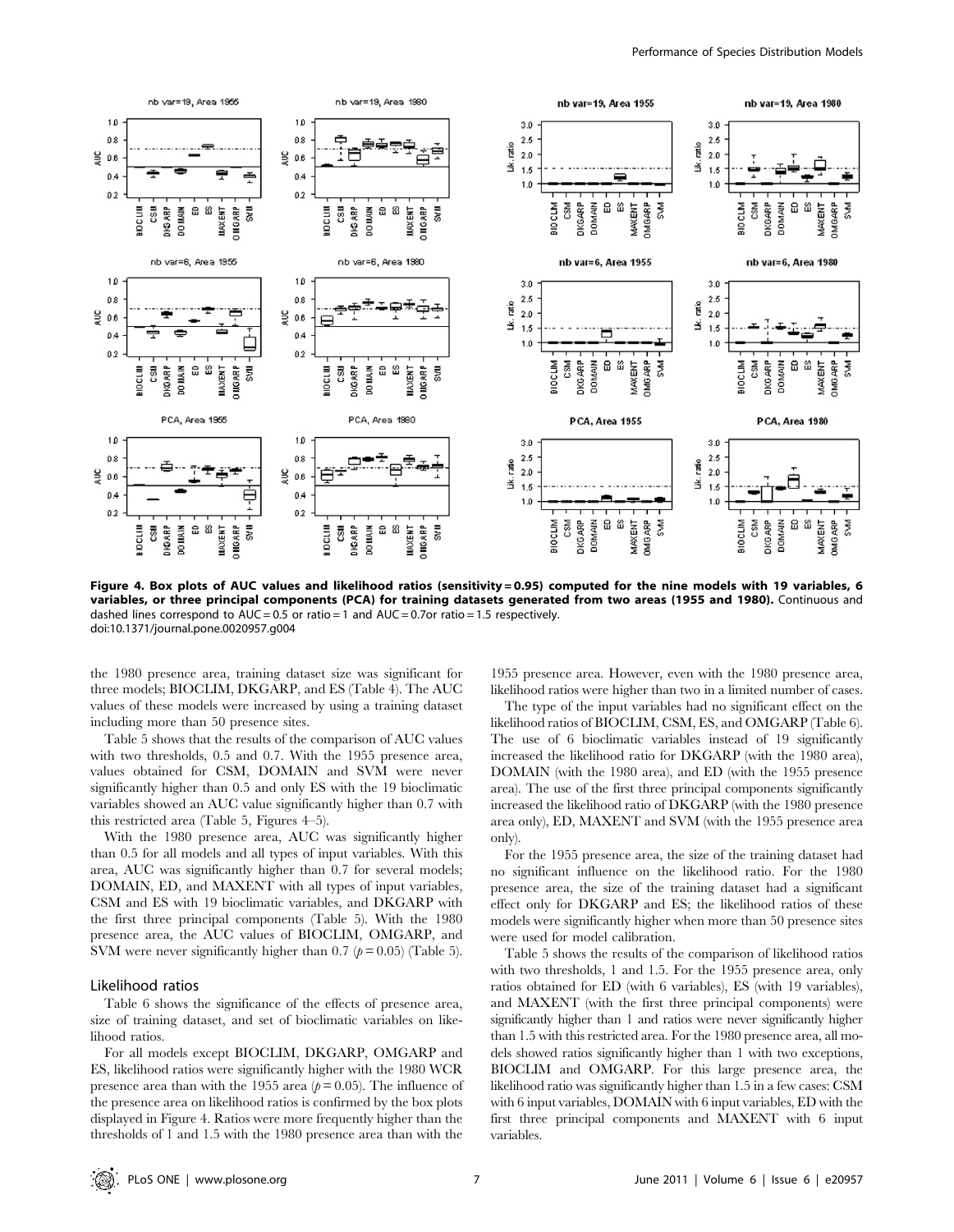

Figure 5. Outputs of model ES obtained with 20 presence data located within the 1955 presence area (A) and with 50 presence data located within the 1980 presence area (B). The model was fitted using 19 input variables in both cases. doi:10.1371/journal.pone.0020957.g005

### Discussion

According to Peterson [8], ecological niche models assess only one step of a species invasion; the ecological appropriateness of new landscapes. Predicting the current or future distributions of species is principally conducted using bioclimatic models. These models assume that climate ultimately restricts species distributions. This assumption is made because in most situations climate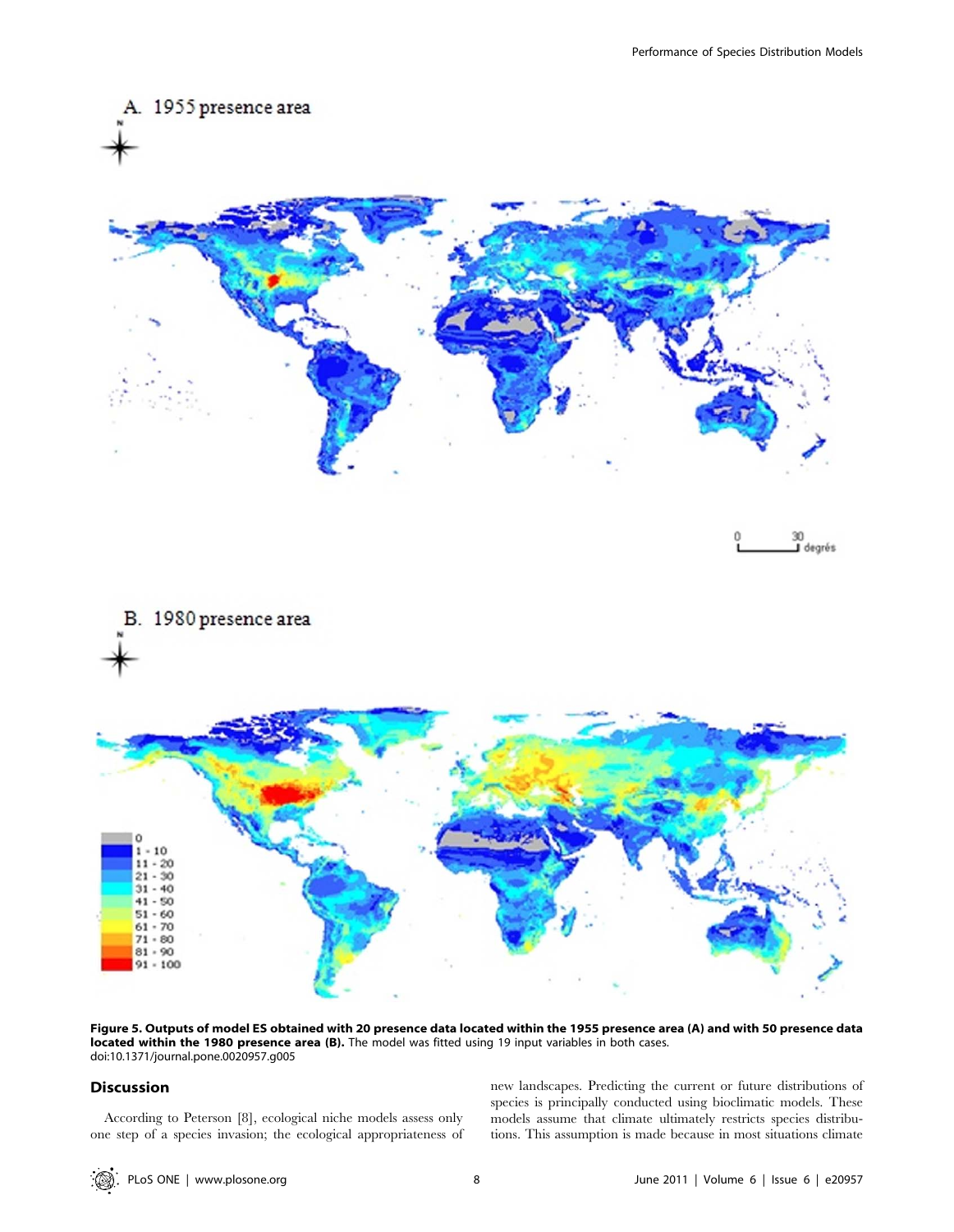Table 5. Significance of the model performance.

| Model          | Input | variables $AUC = 0.5$ $AUC = 0.7$ LikR = 1 |           |           |           |                      |           | $LikR = 1.5$   |           |
|----------------|-------|--------------------------------------------|-----------|-----------|-----------|----------------------|-----------|----------------|-----------|
|                |       |                                            | 1955 1980 |           |           | 1955 1980 1955       |           | 1980 1955 1980 |           |
| <b>BIOCLIM</b> | 6     |                                            | ***       | <b>NS</b> | <b>NS</b> | <b>NS</b>            | NS        | <b>NS</b>      | <b>NS</b> |
|                | 19    | <b>NS</b>                                  | $***$     | <b>NS</b> | <b>NS</b> | <b>NS</b>            | NS        | <b>NS</b>      | <b>NS</b> |
|                | 3 PCA | $\ast$                                     | ***       | NS        | NS        | NS                   | NS        | NS             | NS        |
| <b>CSM</b>     | 6     | <b>NS</b>                                  | ***       | <b>NS</b> | <b>NS</b> | <b>NS</b>            | ***       | <b>NS</b>      | $***$     |
|                | 19    | NS                                         | ***       | NS        | ***       | NS                   | ***       | NS             | NS        |
|                | 3 PCA | <b>NS</b>                                  | $***$     | <b>NS</b> | <b>NS</b> | <b>NS</b>            | $***$     | <b>NS</b>      | <b>NS</b> |
| <b>DKGARP</b>  | 6     | $***$                                      | ***       | NS        |           | NS                   |           | NS             | NS        |
|                | 19    | NS                                         | $***$     | <b>NS</b> | <b>NS</b> | NS                   | NS        | NS             | NS        |
|                | 3 PCA | $***$                                      | $***$     | NS        | ***       | NS                   | $***$     | NS             | NS        |
| <b>DOMAIN</b>  | 6     | <b>NS</b>                                  | ***       | <b>NS</b> | $***$     | <b>NS</b>            | ***       | <b>NS</b>      | $\ast$    |
|                | 19    | NS                                         | ***       | NS        | $***$     | NS                   | ***       | NS             | NS        |
|                | 3 PCA | <b>NS</b>                                  | $***$     | <b>NS</b> | ***       | <b>NS</b>            | ***       | <b>NS</b>      | <b>NS</b> |
| ED             | 6     | $***$                                      | ***       | NS        | ¥.        | $\ast$               | ***       | NS             | NS        |
|                | 19    | $***$                                      | $***$     | <b>NS</b> | ***       | <b>NS</b>            | ***       | <b>NS</b>      | <b>NS</b> |
|                | 3 PCA | $***$                                      | $***$     | NS        | ***       |                      | ***       | NS             | $***$     |
| ES             | 6     | $***$                                      | $***$     | <b>NS</b> | <b>NS</b> | <b>NS</b>            | ***       | <b>NS</b>      | <b>NS</b> |
|                | 19    | **                                         | $***$     | $\ast$    | ***       | $***$                | ***       | NS             | <b>NS</b> |
|                | 3 PCA | $***$                                      | ***       | <b>NS</b> | NS        | <b>NS</b>            | $***$     | <b>NS</b>      | <b>NS</b> |
| <b>MAXENT</b>  | 6     | NS                                         | ***       | NS        | ***       | <b>NS</b>            | ***       | NS             | $***$     |
|                | 19    | <b>NS</b>                                  | $***$     | <b>NS</b> | $***$     | <b>NS</b>            | ***       | <b>NS</b>      | $\cdot$   |
|                | 3 PCA | $\ast$                                     | ***       | NS        | ***       | ¥                    | ***       | NS             | NS        |
| <b>OMGARP</b>  | 6     | $***$                                      | ***       | <b>NS</b> | <b>NS</b> | <b>NS</b>            | <b>NS</b> | <b>NS</b>      | <b>NS</b> |
|                | 19    | NS                                         | ***       | NS        | <b>NS</b> | NS                   | NS        | NS             | NS        |
|                | 3 PCA | $***$                                      | $***$     | <b>NS</b> | L.        | <b>NS</b>            | <b>NS</b> | <b>NS</b>      | <b>NS</b> |
| <b>SVM</b>     | 6     | NS                                         | ***       | NS        | <b>NS</b> | <b>NS</b>            | ***       | <b>NS</b>      | <b>NS</b> |
|                | 19    | <b>NS</b>                                  | ***       | <b>NS</b> | NS        | <b>NS</b>            | ***       | <b>NS</b>      | <b>NS</b> |
|                | 3 PCA | <b>NS</b>                                  | ***       | NS        |           | $\ddot{\phantom{0}}$ | ***       | NS             | <b>NS</b> |

Tests "AUC<0.5 vs. AUC>0.5", "AUC<0.7 vs. AUC>0.7", "Likelihood ratio<1 vs. Likelihood ratio $>1''$ , and "Likelihood ratio $<$ 1.5 vs. Likelihood ratio $>$ 1.5".  $***p<0.001$  |

 $*p<0.05$  |.  $p<0.1$  | NS not significant.

doi:10.1371/journal.pone.0020957.t005

is the only factor for which data are readily available as the input variables; however, in reality, the distribution is also under the influence of other environmental and ecological components (e.g., altitude, host presence, competition, predation).

Our results showed that the performance of species distribution models was highly variable and depended on the extent of the species presence area, the size of the training dataset, and the type and number of bioclimatic input variables. In almost all the conditions tested, the AUC was not significantly higher than 0.7 and the likelihood ratio was not significantly higher than 1.5 when training datasets were defined from the 1955 presence area. This result shows that the models tested were not very useful for predicting presence/absence of an invasive species, Diabrotica virgifera virgifera when it was at an early stage of an invasion. Model performance was much better when models were run with training datasets generated from a larger presence area corresponding to the WCR presence in USA in 1980. The models tested seem to be better able to predict invasive species establishment when the

species has been recorded in a relatively large area and thus is more likely to have reached its climatic limits. However, in this case, results show that model performance depends on model type, the number of bioclimatic input variables, and the size of the training dataset.

Among the nine models considered in this study, BIOCLIM, OMGARP, and SVM showed poor performance for the two presence areas (1955 and 1980) and the three sets of bioclimatic input variables (19, 6 and the three principal components). The AUC of these models was never significantly higher than 0.7 and their likelihood ratios were never significantly higher than 1.5  $(p = 0.05)$ . In addition, the likelihood ratios of BIOCLIM and OMGARP were never significantly higher than 1, i.e. the probability of correct presence prediction was thus not higher than the probability of incorrect presence prediction when these models were used to predict presence of WCR in North America and Europe.

With the other six models (CSM, DKGARP, DOMAIN, ED, ES, MAXENT), the AUC and the likelihood ratio were higher than 0.7 and 1 in at least some of the conditions tested. For three of these models (DOMAIN, ED, and MAXENT), the AUC was significantly higher than 0.7 for all the three sets of bioclimatic input variables when training datasets were generated from the 1980 presence area. In addition, the likelihood ratio of these three models was significantly higher than 1.5 in some cases. The performance of these models seems quite robust with the 1980 presence area. The model ES also showed good performance with 19 bioclimatic variables and ES is the only model giving an AUC significantly higher than 0.7 when training datasets were generated from the 1955 presence area. Overall, DOMAIN, ED, MAX-ENT, and ES (with 19 bioclimatic variables) were the most accurate models. The good performance of MAXENT is likely due to its regularization procedure that counteracts a tendency to over-fit models when using few species occurrences [21], [60]. Its amount of regularization varies flexibly with sample size to ensure consistent performance [22]. According to Giovanelli et al. [28], GARP algorithms are penalized by their intrinsic measure of predictive accuracy that tends to fail to discriminate the best among a number of alternative models. Elith and Graham [71] showed that GARP tended to overpredict suitability of invasive species. The BIOCLIM model was found to perform poorly in several past studies e.g., [21], [22]. This model performed also poorly in our comparative study, but the version of BIOCLIM including the "OR" option (i.e., the ES algorithm) performed well with small samples when a large number of input variables was considered.

Although other studies found that several distribution models could show AUC values higher than 0.9 (e.g., [21], [28]), such results were not obtained in our study; the AUC values never reached 0.9 and the likelihood ratio was very rarely higher than 2 among all the conditions tested. All models thus led to a substantial rate of mis-classification and pest risk assessors need to keep this in mind when using these models to predict species distributions.

One of the reasons of mis-classification may be the use of either too few or too many bioclimatic variables [29], [30], [33], [34]. The inclusion of too few variables can over estimate species distributions by excluding from the model those variables that restrict the species; in turn, inclusion of too many variables may lead to mis-representations due to over-fitting because the progressive addition of variables can result in progressively smaller potential distributions. The inclusion of unnecessary variables may also place unrealistic constraints on identifying climatically suitable habitat, and thus may result in areas being classified as climatically unsuitable when, in fact, they are appropriate.

<sup>\*\*</sup>p<sup>\_</sup><0.01 |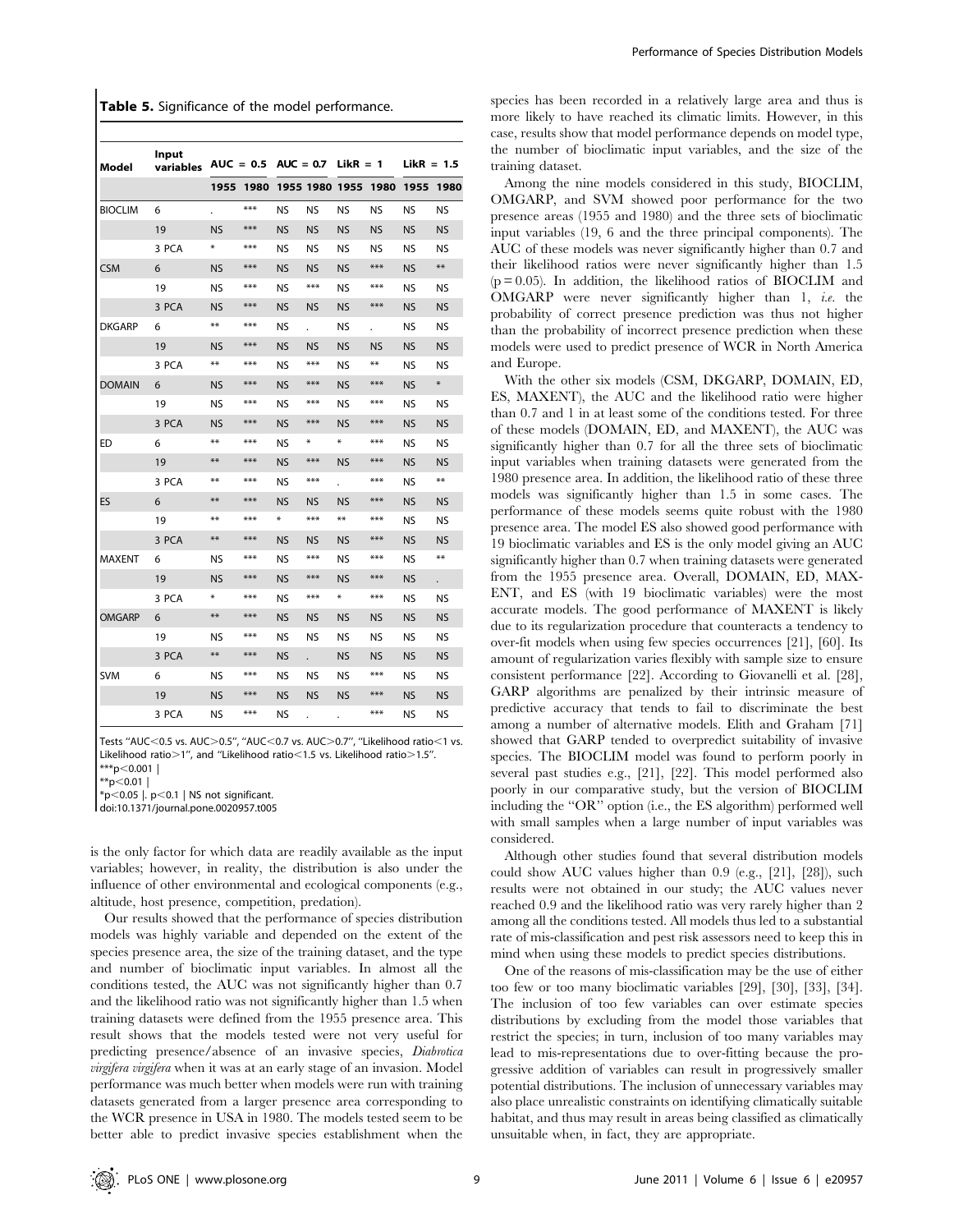Table 6. Significance of effect of training area, size of training dataset, and set of bioclimatic variables on likelihood ratio values  $(sensitivity = 0.95)$ .

| Model          | Area 1980/1955 | Input variables |           |           |                      |           |           | Size      |           |                  |
|----------------|----------------|-----------------|-----------|-----------|----------------------|-----------|-----------|-----------|-----------|------------------|
|                |                | $6/19$ var      |           | PCA/19var |                      | PCA/6var  |           | 20/10     |           | <b>Big/Small</b> |
|                |                | 1955            | 1980      | 1955      | 1980                 | 1955      | 1980      | 1955      | 1980      |                  |
| <b>BIOCLIM</b> | <b>NS</b>      | <b>NS</b>       | <b>NS</b> | <b>NS</b> | <b>NS</b>            | <b>NS</b> | <b>NS</b> | <b>NS</b> | <b>NS</b> | <b>NS</b>        |
| <b>CSM</b>     | $***$          | <b>NS</b>       | $\cdot$   | <b>NS</b> | <b>NS</b>            | <b>NS</b> | <b>NS</b> | <b>NS</b> | <b>NS</b> | <b>NS</b>        |
| <b>DKGARP</b>  | $\bullet$      | <b>NS</b>       | $\ast$    | <b>NS</b> | $***$                | <b>NS</b> | $\ast$    | <b>NS</b> | <b>NS</b> | $\ast$           |
| <b>DOMAIN</b>  | $***$          | <b>NS</b>       | $\ast$    | <b>NS</b> | <b>NS</b>            | <b>NS</b> | <b>NS</b> | <b>NS</b> | <b>NS</b> | <b>NS</b>        |
| ED             | $***$          | $***$           | <b>NS</b> | $\ast$    | $\ddot{\phantom{0}}$ | <b>NS</b> | $***$     | <b>NS</b> | <b>NS</b> | <b>NS</b>        |
| l ES           | <b>NS</b>      | <b>NS</b>       | <b>NS</b> | <b>NS</b> | <b>NS</b>            | <b>NS</b> | <b>NS</b> | <b>NS</b> | ٠         | $***$            |
| <b>MAXENT</b>  | $***$          | <b>NS</b>       | <b>NS</b> | $\ast$    | <b>NS</b>            | $\ast$    | <b>NS</b> | <b>NS</b> | <b>NS</b> | <b>NS</b>        |
| <b>OMGARP</b>  | <b>NS</b>      | <b>NS</b>       | <b>NS</b> | <b>NS</b> | <b>NS</b>            | <b>NS</b> | <b>NS</b> | <b>NS</b> | <b>NS</b> | <b>NS</b>        |
| <b>SVM</b>     | $***$          | <b>NS</b>       | <b>NS</b> | $\ast$    | <b>NS</b>            | $\ast$    | <b>NS</b> | <b>NS</b> | <b>NS</b> | <b>NS</b>        |

Area 1980 vs. 1955, 6 variables vs. 19 variables, first three principal components (PCA) vs. 19 variables, PCA vs. 6 variables, training dataset size = 20 vs. 10, big training dataset (more than 50 presence points) vs. small (less than 50).

 $***o<0.001$  |

 $*$  $p$ <0.01 |

 $*p<0.05$  |.  $p<0.1$  | NS not significant.

doi:10.1371/journal.pone.0020957.t006

The significance of the number of bioclimatic variables found in this paper demonstrates that the number of model input variables is an important consideration. With the 1980 presence area, the use of the three linear combinations of the 19 variables significantly improved model-based classification for seven out of nine models. This is because the three principal axes merged together information from the original 19 bioclimatic variables with little lost from the variability of the original variables. The increase in precision can thus be attributed to the removal of redundant parameters, which prevents over-fitting. Compared to principal component analysis, the benefit of using six bioclimatic selected from the literature was smaller. This may be due to the difficulty of identifying relevant variables using information about the insect biology and, also, to the relatively small number of bioclimatic variables available in our climatic dataset.

Several of the models tested in this study used 'pseudo-absence' data for calibration. Performance of SDMs was found to be sensitive to the type of pseudo-absence data used for calibration

#### References

- 1. Mack RN, Simberloff D, Lonsdale WM, Evans H, Clout M, et al. (2000) Biotic invasions: Causes, epidemiology, global consequences, and control. Ecological Applications 10: 689–710.
- 2. Hayes KR (2003) Biosecurity and the role of risk assessment. In Ruiz GM, Carlton JT, eds. Invasive species: vectors and management strategies. Washington, D.C: Island Press. pp 382–414.
- 3. Lodge DM, Williams S, MacIsaac HJ, Hayes KR, Leung B, et al. (2006) Biological invasions: Recommendations for us policy and management. Ecological Applications 16: 2035–54.
- 4. Pimentel D (2002) Biological invasions: economic and environmental costs of alien plant, animal, and microbe species. Boca Raton, Florida: CRC Press.
- 5. Vilà M, Basnou C, Pyšek P, Josefsson M, Genovesi P, et al. (2010) How well do we understand the impacts of alien species on ecological services? A pan-European cross-taxa assessment. Frontiers in Ecology and the Environment 8: 135–44.
- 6. Winter M, Schweiger O, Klotz S, Nentwig W, Andriopoulos P, et al. (2009) Plant extinctions and introductions lead to phylogenetic and taxonomic homogenization of the European flora. Proceedings of the National Academy of Sciences 106: 21721–25.
- 7. DAISIE (2009) Handbook of Alien Species in Europe, volume 3 of Invasion Ecology. Berlin (DE): Springer.
- 8. Peterson AT (2003) Predicting the geography of species' invasions via ecological niche modelling. Quarterly review of biology 78: 419–433.

[32]. When pseudo-absence data are used in SDMs, the area from which the pseudo-absence points are derived influence the outcome of models. As only one type of pseudo-absence data was considered in our comparative study, it will be interesting to see how our conclusions are changed when pseudo-absence data are generated with alternative techniques proposed by [32].

The methodological framework and the datasets presented in this paper could be used to assess other models or other model settings in the future, for example models based on machine learning techniques like regression tree and random forest, and more mechanistic models such as NAPPFAST. It would be also informative to implement the same methodology with other invasive species.

#### Author Contributions

Analyzed the data: MD PR VJ DM. Wrote the paper: MD PR VJ RB SB DE JP DM.

- 9. Peterson AT, Vieglais DA (2001) Predicting species invasions using Ecological Niche Modeling: New approaches from bioinformatics attack a pressing problem. BioScience 51: 363–71.
- 10. Jeschke JM, Strayer DL (2008) Usefulness of Bioclimatic Models for Studying Climate Change and Invasive Species. Annals of the New York Academy of Sciences, 1134, The year in Ecology and Conservation Biology 2008;. pp 1–24.
- 11. Urban MC, Phillips BL, Skelly DK, Shine R (2007) The cane toad's (Chanus [Bufo] marinus) increasing ability to invade Australia is revealed by a dynamically updated range model. Proc R Soc B 274: 1413–1419.
- 12. Sutherst RW, Bottomley W, Yonow T, Maywald GF (2004) Use of CLIMEX in pest risk analysis for quarantine. Wallingford UK: CABI.
- 13. Magarey RD, Fowler GA, Borchert DM, Sutton TB, Colunga-Garcia M, et al. (2007) Nappfast: an internet system for the weather-based mapping of plant pathogens. Plant Disease 91: 336–45.
- 14. Elith J, Graham CH, Anderson RP, Dudı'k M, Ferrier S, et al. (2006) Novel methods improve prediction of species' distributions from occurrence data. Ecography 29: 129–151.
- 15. Tsoar A, Allouche O, Steinitz O, Rotem D, Kadmon R (2007) A comparative evaluation of presence-only methods of model distribution. Diversity and distributions 13: 397–405.
- 16. Carroll SS, Pearson DL (1998) The effects of scale and sample size on the accuracy of spatial predictions of tiger beetle (cicindelidae) species richness. Ecography 21: 401–14.